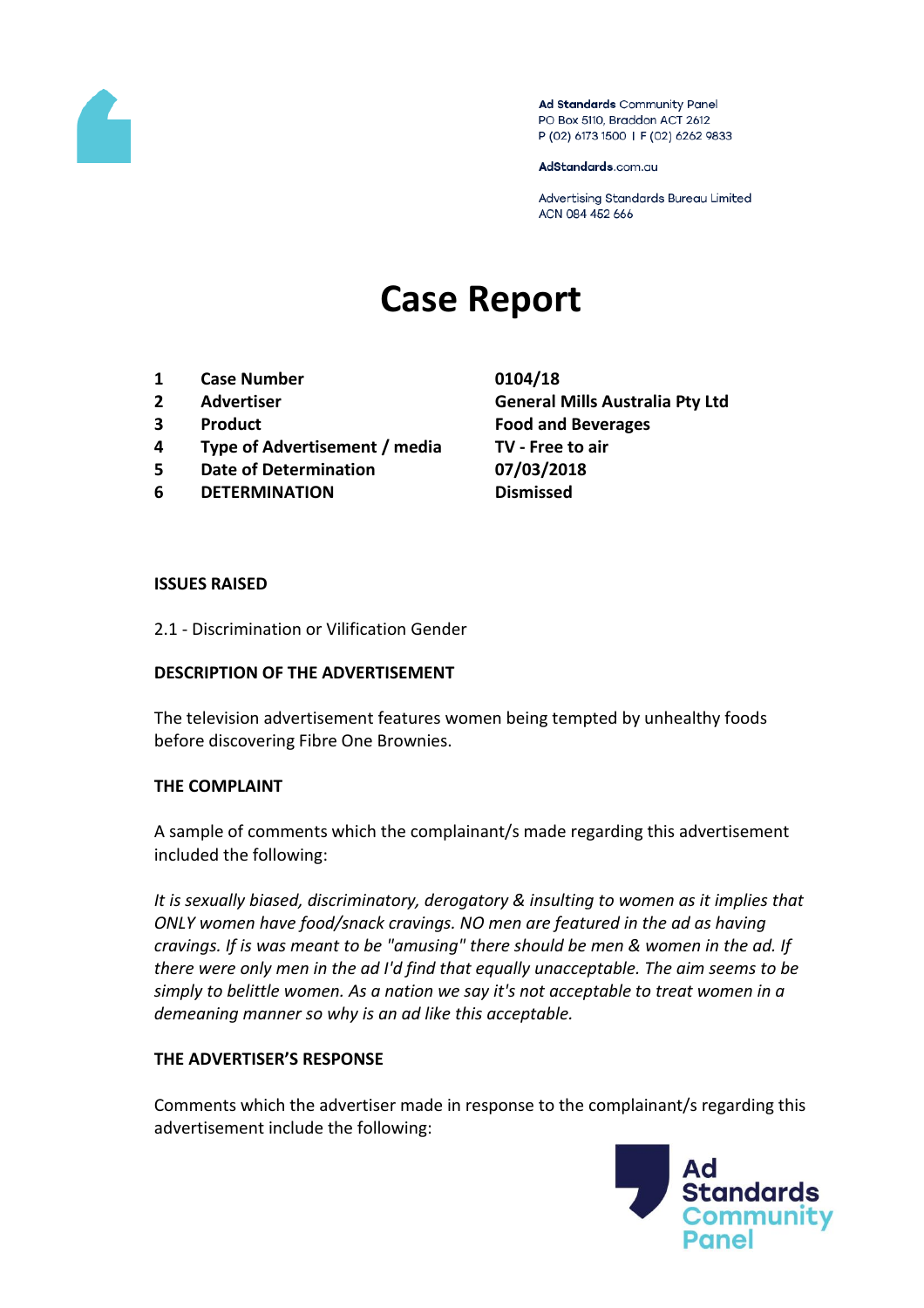

## *Vilification*

*The complaint notified to us contends that the advertisement is, 'sexually biased, discriminatory, derogatory & insulting to women'.*

*General Mills disagrees that the Advertisement can reasonably be interpreted as having that effect.*

*The Advertisement can be roughly divided into two parts. The first part establishes the conflict experienced by many women – the struggle to maintain a healthy diet in the face of temptation. The second part puts forward Fibre Onetm brownies as a means of managing that struggle.*

*The Advertisement is presented in a light-hearted tone – the characters' reactions to their temptation is presented humorously and the advertisement as a whole is set to the tune of Bonnie Tyler's power ballad, 'Total eclipse of the heart'. The high emotion of the original song is humorously undercut by the reworked lyrics which describe small daily annoyances (for example, I get a little bit hungry…' or 'I get a little bit tiered of craving/something that I can't have'). The Advertisement is therefore framed as a humorous portrayal of feelings commonly experienced by women of the target age group.*

*The premise of the complaint is that by portraying women as having cravings, the Advertisement suggests that only women have those cravings and therefore seeks to 'belittle' them for it.*

*General Mills considers that premise to be entirely flawed because it mistakes a lighthearted portrayal of a common experience among women as a mockery of women for having that experience. To the contrary, the Advertisement recognizes a real issue experienced by many women and is sympathetic to, and supportive of, women who experience it.*

*The tone of the Advertisement underscores its fundamentally sympathetic message – it acknowledges a real issue and offers a way to help make managing the issue "a little bit" easier. This is a key reason for choosing the light-hearted tone – by making light of the problem, the difficulty of managing the problem is diminished.*

*The complaint is also based on the premise that a focus on women necessarily excludes men.*

*General Mills does not agree with that premise. While General Mills acknowledges that the advertisement focusses on the experiences of women who are a particular target market for this product, however, merely marketing to one segment of the*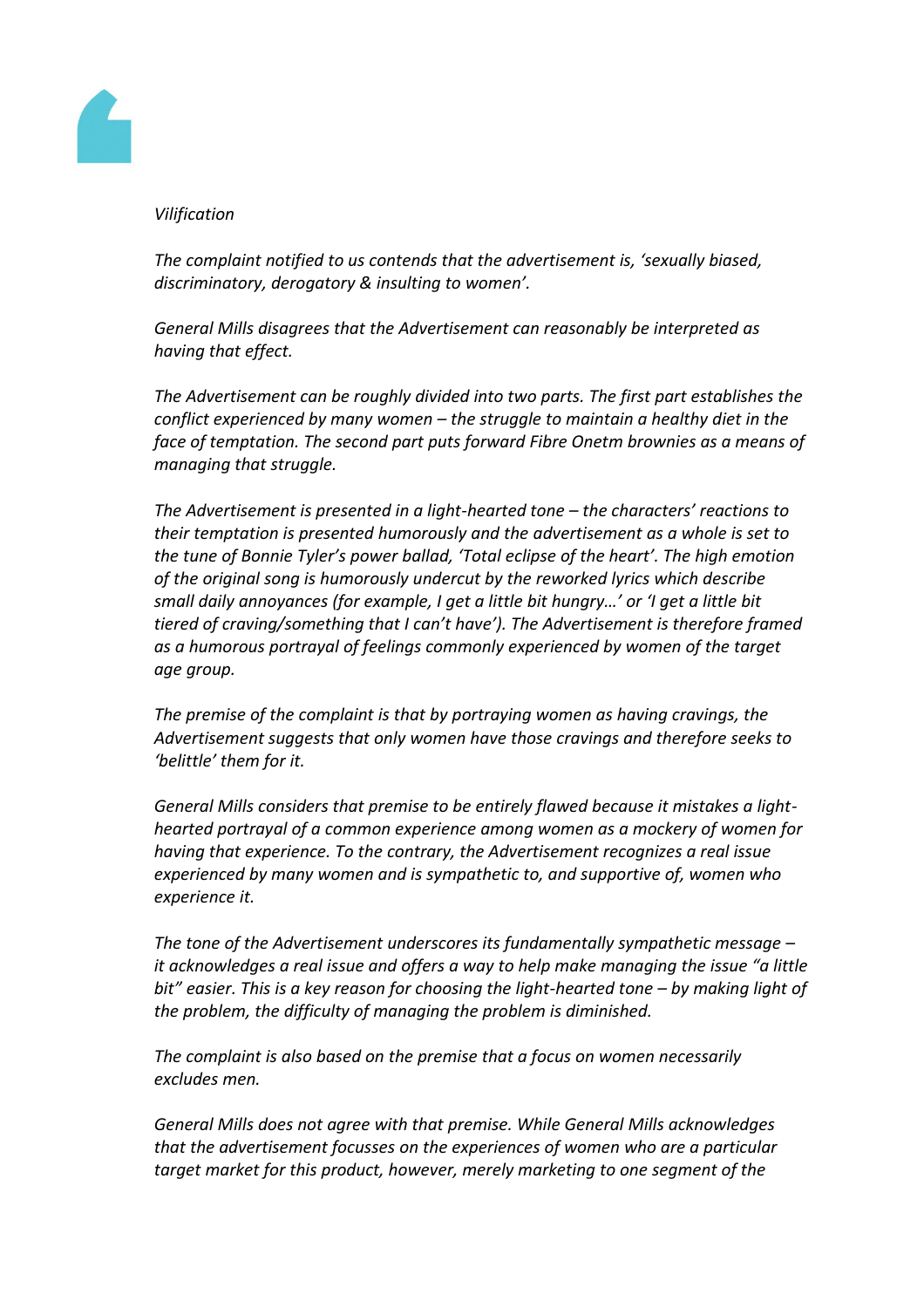

*community does not diminish another part of the community. No part of the advertisement suggests that men do not experience cravings or suggests that men could not or should not consume the product.*

*Finally, to the extent that General Mills' subjective intentions are relevant, the Advertisement is specifically intended to appeal to women who experience cravings and it would be counterproductive and inconsistent with that intention to mock, belittle or vilify women. General Mills believes the advertisement clearly does not do so/*

## *Exploitative and degrading use of sexual appeal*

*The advertisement does not contain any sexual elements. We consider that the Advertisement complies with the Ethics Code's provisions relating to the depiction of sexual appeal in advertising.*

## *Violence*

*The Advertisement does not contain and violent elements. We consider that the Advertisement complies with the Ethics Code's provisions relating to the depiction of violence in advertising.*

## *Sex, sexuality and nudity*

*The advertisement does not contain and sexual elements. We consider that the Advertisement complies with the Ethics Code's provisions relating to the depiction of sex, sexuality and nudity.*

## *Language*

*The advertisement's use of language is restricted to lyrics to the song played during the duration of the advertisement and written descriptions of the product.*

*The lyrics describe the feeling at the heart of the Advertisement, being the struggle to find light but delicious snacking options, and the feeling that comes from finding an enjoyable way to satisfy one's cravings. Similarly, the written text used in the advertisement is also descriptive.*

*We consider that the language used throughout the Advertisement is appropriate to convey the messages of the Advertisement. Further, none of the language used in the Advertisement is strong, suggestive, obscene or otherwise offensive.*

*Therefore, we consider that the Advertisement complies with the Ethics Code's provisions relating to the use of language.*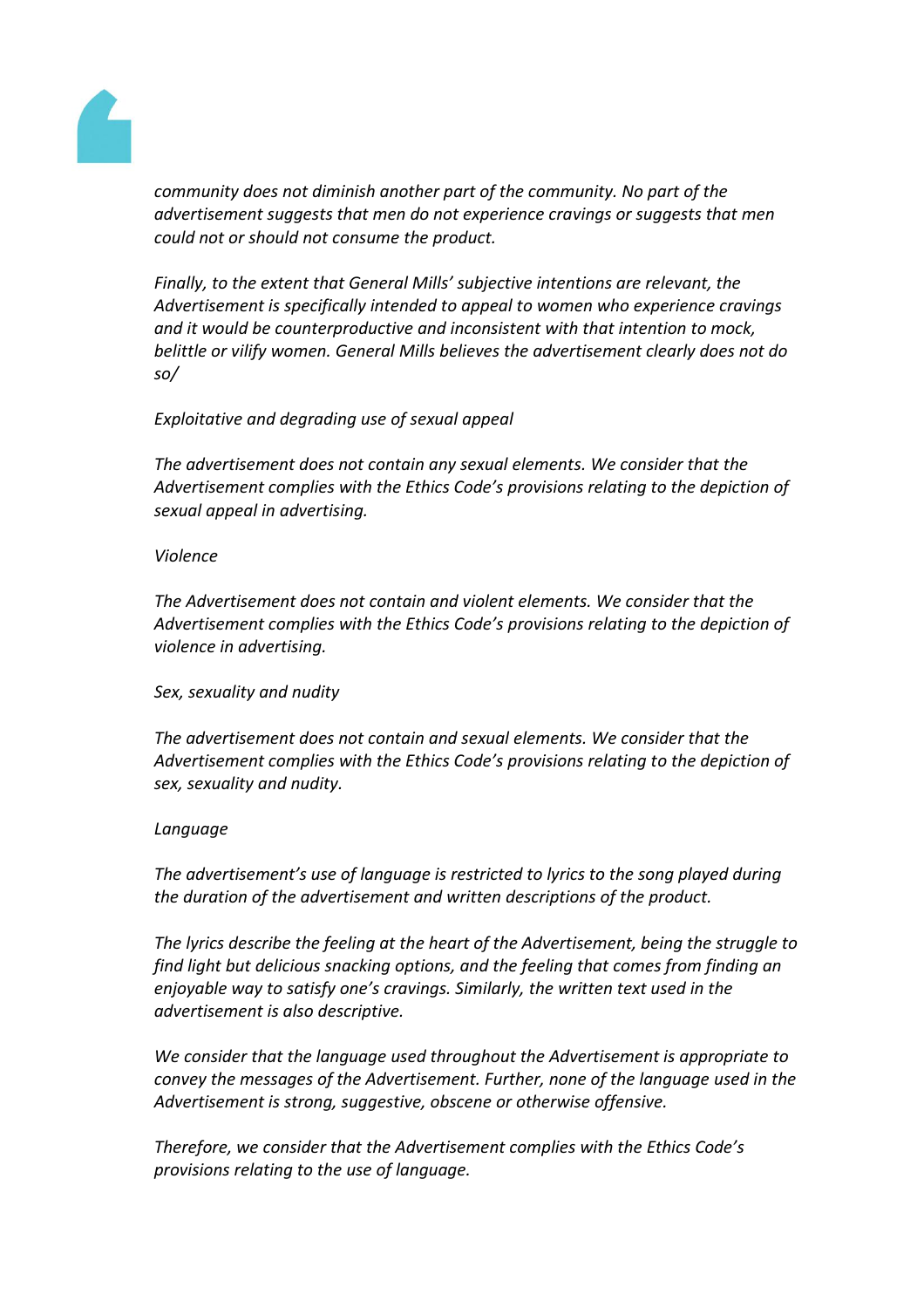

## *Health and safety*

*We consider that the Advertisement does not portray any material that is contrary to Prevailing Community Standards on health and safety.*

*Clearly distinguishable*

*The Advertisement is clearly and advertisement and is shown during designated advertising slots on television.*

## **THE DETERMINATION**

The Ad Standards Community Panel (the "Panel") considered whether this advertisement breaches Section 2 of the AANA Code of Ethics (the "Code").

The Panel noted the complainant's concerns that the advertisement discriminates against women.

The Panel viewed the advertisement and noted the advertiser's response.

The Panel considered whether the advertisement complied with Section 2.1 of the Code which requires that 'advertisements shall not portray or depict material in a way which discriminates against or vilifies a person or section of the community on account of race, ethnicity, nationality, gender, age, sexual preference, religion, disability, mental illness or political belief.'

The Panel noted this television advertisement features women being tempted by unhealthy foods before discovering Fibre One Brownies.

The Panel noted the complainant's concern that the advertisement is sexist because by only featuring women in the advertisement it implies that women are the only ones who have snack cravings and this portrayal demeans women.

The Panel noted the advertiser's response that the advertisement was specifically made to represent the issue of cravings which many women face, and that by doing this the advertisement is in no way suggesting that men do not also have cravings.

The Panel considered that the fact that women can crave certain foods is a stereotype, but it is not depicted as a negative one and considered that in this advertisement the stereotype was presented in a humorous and light-hearted way.

The Panel considered the advertisement did not portray any of the women in the